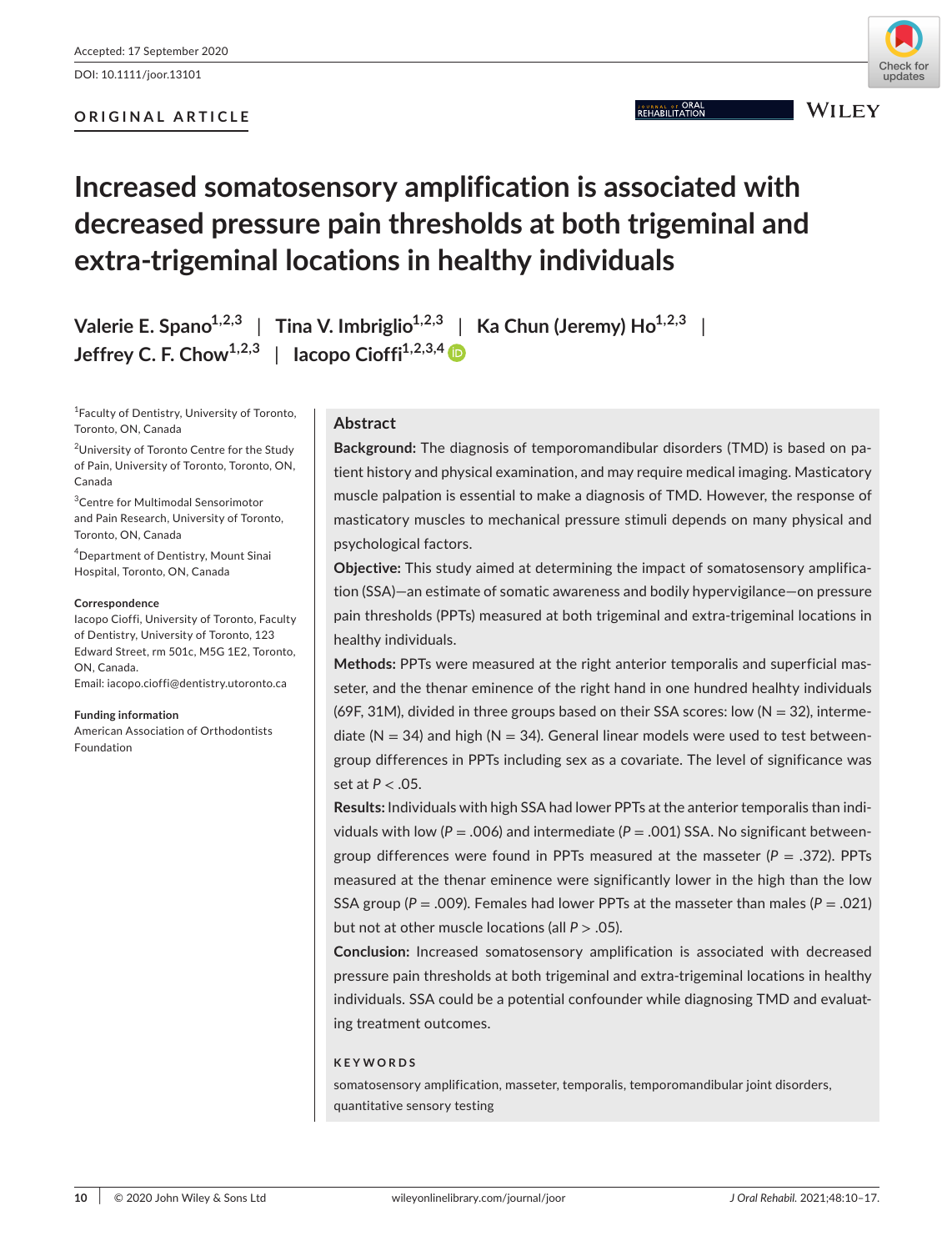## **1** | **BACKGROUND**

Temporomandibular disorders (TMD), a set of pathological conditions affecting the muscles of mastication and/or the temporomandibular joint, have a complex multifactorial aetiology $^{\rm 1}$  and are the most common cause of chronic oro-facial pain.<sup>2,3</sup> Painful TMD of the muscles of mastication, that is TMD myalgia (mTMD), is the most common form of TMD and affects more than 45% of patients with a TMD.<sup>4</sup> According to the Diagnostic Criteria for TMD (DC/TMD), $5$  the diagnosis of mTMD relies on patient pain history and clinical examination which includes palpation of the muscles of mastication, which should evoke a familiar pain in the muscle palpated.<sup>5</sup> During the clinical examination, masticatory muscle palpation helps the clinician understand whether the muscles are painful, whether peripheral sensitisation has occurred, and whether treatment is effective in alleviating pain and muscle tenderness.

Pressure algometry—a quantitative sensory testing (QST) method—quantifies the sensitivity to mechanical stimuli applied at a specific site.<sup>6</sup> It is generally used to measure the pressure pain threshold (PPT, the smallest pressure perceived by the patient as painful) at muscle locations in both clinical and research settings to monitor the effect of experimental and/or clinical interventions.<sup>6,7</sup> Decreased PPTs may suggest the presence of peripheral and/or central sensitisation. PPTs measured at the masseter and temporalis of individuals with mTMD are lower than those of healthy controls and decrease when TMD develop.<sup>7-9</sup> Several physical and psychological factors have been reported to affect thresholds to painful stimuli and PPTs of the masseter and temporalis muscles. Among those are sex,<sup>10-12</sup> hormones,<sup>13</sup> age,<sup>14,15</sup> ethnicity,<sup>16,17</sup> stress $^{18}$  and anxiety. $^{19}$ 

It is well known that individuals with increased sensitivity to nociceptive stimuli delivered at extra-trigeminal locations are also more sensitive to nociceptive stimuli at trigeminal locations. For instance, heat pain thresholds measured at the arm and foot were found to correlate with PPTs measured at the masseter and the temporalis.20 As well, individuals with increased sensitivity to cold stimuli in their hand experienced increased tooth pain when orthodontic separators were placed between their teeth.<sup>21</sup>

Somatosensory amplification (SSA)—the tendency to perceive normal somatic and visceral sensations as being relatively intense, noxious, and disturbing<sup>22</sup>-contributes to increasing pain sensitivity.<sup>19,23</sup> SSA can be measured in the clinical setting using the somatosensory amplification scale (SSAS), $^{24}$  which investigates how much an individual is bothered by various uncomfortable visceral and/ or somatic sensations, including pain. As masticatory muscle palpation is routinely used to make diagnosis of TMD and to monitor the effects of treatment, understanding whether increased SSA is associated with decreased PPTs in the muscles of mastication could allow to increase the precision of diagnosis and evaluate more accurately patient response to therapeutic interventions. Also, as SSA has been reported to be increased in individuals with painful TMD,<sup>25,26</sup> it would be important to understand what it the impact of SSA on PPTs.

This study aimed at determining the impact of SSA on PPTs measured at trigeminal and extra-trigeminal locations in healthy individuals. Specifically, this study tested whether high SSA is associated with decreased PPTs at two major muscles of mastication, that is anterior temporalis and superficial masseter, and an extra-trigeminal location, that is the thenar eminence of the right hand. It was hypothesised that individuals with high SSA had lower PPTs at all muscle locations compared to those with low SSA.

# **2** | **METHODS**

## **2.1** | **Participants**

Healthy participants were recruited in the local community. The TMD pain screener was preliminary used to detect individuals with TMD symptoms (TMD pain screener score  $\geq 3$ ).<sup>27</sup> Those with a score  $\lt 3$ were invited to the research laboratoy and submitted to a clinical examination including a TMD assessment according to the DC/TMD.<sup>5</sup> Exclusion criteria were wearing extended dental fixed prostheses (3 teeth or more), ongoing orthodontic and/or dental treatment, neurological disorders and/or depression, painful TMD and/or other orofacial pains (eg migraine, headache and tooth pain), report of chronic pain conditions, intaking drugs affecting the central nervous system and muscle relaxants, or intaking analgesics within 48 hours preceding the measurements. The clinical examination was performed by licensed dentists enrolled in the graduate programme in orthodontics at the University of Toronto under the senior investigator's supervision (IC), or by himself. All operators attended clinical sessions and frontal lectures about TMD clinical examination provided by the senior investigator (IC).

One hundred healthy individuals (69 females, 31 males, mean age  $\pm$  SD: 25.6  $\pm$  5.4 years) were recruited in the study.

#### **2.2** | **Psychophysical measurements**

### **2.2.1** | **Questionnaires**

All participants completed a demographic questionnaire, the Somatosensory Amplification Scale (SSAS), $22,24$  the Oral Behavior Checklist (OBC)<sup>5,28</sup> and the State-Trait Anxiety Inventory (STAI).<sup>29</sup>

The SSAS includes 10 statements investigating participants' sensitivity to bodily sensations using a 5-point scale (range of scores: 10-50). The respondent is asked to rate how much he/she is bothered by various uncomfortable visceral and/or somatic sensations, and includes statements like '*I hate to be too hot or too cold'*, '*I am often aware of various things happening within my body', 'Even something minor, like an insect bite or a splinter really bothers me',* etc Participants chose among the following options: '*not at all'*, *'a little'*, '*moderately'*, *'quite a bit'* or *'extremely',* which corresponded to a score from 0 to 4.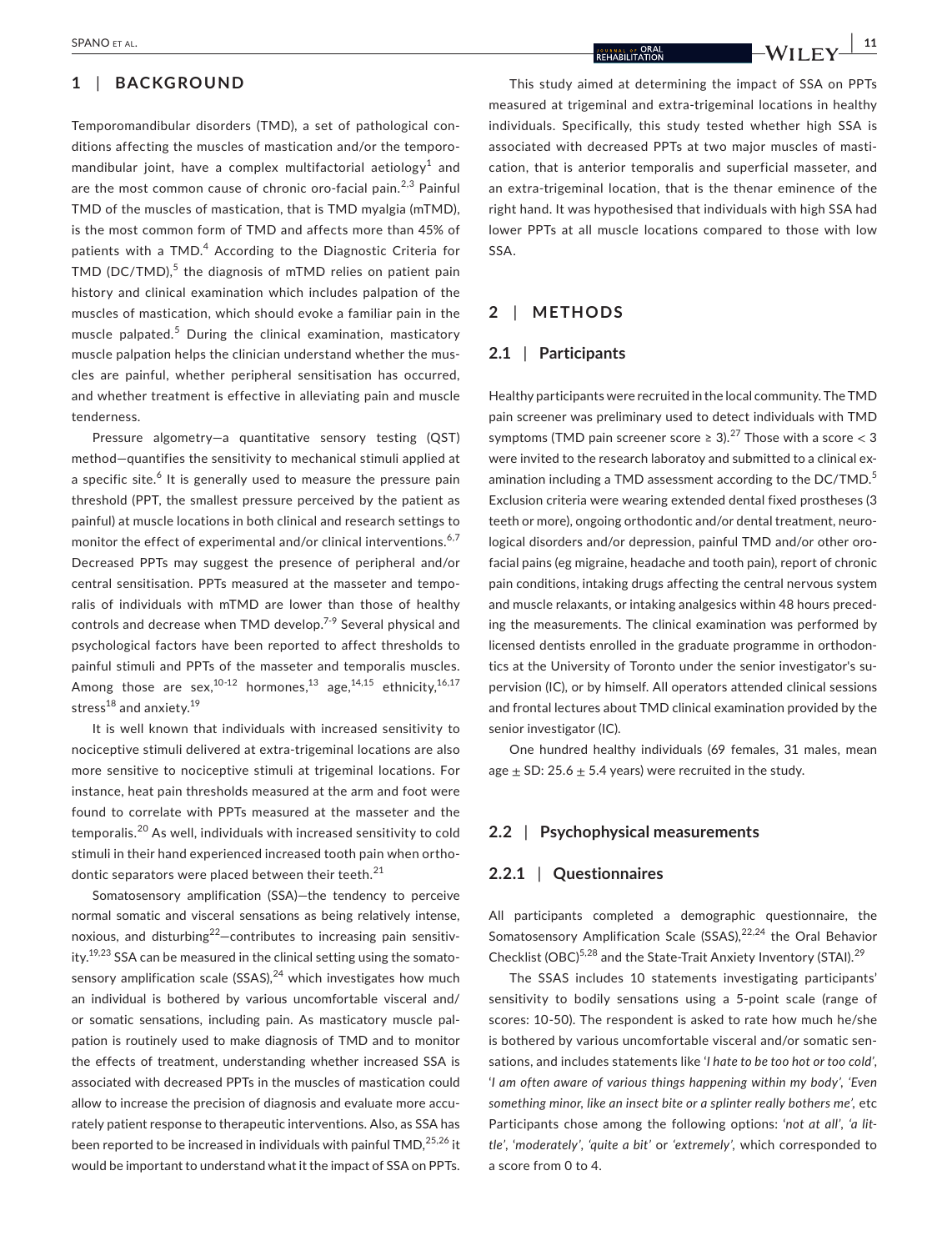|                | Age                       | <b>SSA</b>          | OBC <sub>6</sub> | <b>OBC</b>    | STAI (Y2)      |
|----------------|---------------------------|---------------------|------------------|---------------|----------------|
| Low SSA        | $27.5 + 7.3a$             | $19.5 + 2.2^b$      | $5.0 + 3.1$      | $19.6 + 7.9$  | $38.0 + 11.08$ |
| $(N = 32)$     | 27[5]                     | 20[3]               | 4[4]             | $18.5$ [11]   | 34.5 [11]      |
| Intermediate   | $25.6 + 4.7$              | $24.7 + 1.7^b$      | $5.1 + 3.6$      | $19.6 + 9.9$  | $43.6 + 14.9$  |
| $SSA (N = 34)$ | 25.6 [9]                  | $24.5$ [3]          | 4[5]             | 19 [12]       | 39.5 [20]      |
| High SSA       | $24.0 + 2.9$ <sup>a</sup> | $33.7 + 3.4^b$      | $7.1 + 4.9$      | $24.2 + 11.5$ | $46.7 + 17.3$  |
| $(N = 34)$     | 24 [4]                    | 33[5]               | 6 [7]            | $21$ [13]     | 42 [25]        |
|                | $P = 0.025^{\text{A}}$    | $P < 0.001^{\rm B}$ | $P = .160$       | $P = .157$    | $P = .062$     |

*Note:* Mean  $\pm$  SD and median [IQR] scores for SSA (somatosensory amplification), OBC (oral

behaviour checklist), OBC6 (oral behaviour checklist 6-item subscale) and STAI (Y2): trait anxiety. <sup>A</sup>  $B$ Between-group and  $a^b$ post hoc statistically significant differences at  $P < .05$ .

The OBC includes 21 items assessing awareness and self-reported frequency of oral behaviours using a 5-point Likert scale (range of scores: 0-84). The STAI includes 20 items for assessing state anxiety (Y1) and 20 statements for assessing trait anxiety (Y2) using a 4-point Likert scale. The Y1 scale includes 20 statements evaluating feelings immediately prior to the experiment (range of scores: 20-80). The Y2 scale evaluates generalised anxious feelings and proneness to anxiety with 20 statements. Since correlations have been reported between SSAS and OBC, and SSAS and STAI,<sup>19,25,30</sup> for the purpose of this study, OBC and STAI (Y2) data were collected to account for a potential confounding effect on PPT outcomes in the statistical analysis.

## **2.2.2** | **Pressure Pain Thresholds (PPTs)**

Participants' PPTs were measured at both trigeminal (right superficial masseter and anterior temporalis muscles) and extra-trigeminal regions (thenar muscle on the palmar side of the right hand) using an electronic pressure algometer (Algomed, Medoc, Israel) with a rubber tip measuring 1 cm<sup>2</sup> with real-time visual feedback. The right side was chosen for convenience. All participants set on a chair with their head unsupported. The measurements were performed in a quiet room with controlled temperature. Only the research participant and the operator were in the room.

PPTs of the superficial masseter muscle were measured halfway between the origin and the insertion of the muscle and 1 cm posterior to its anterior boundary. PPTs of the anterior temporalis muscle were measured on the line from the top edge of the eyebrow to the highest point of the pinna of the ear and 2 cm behind the anterior margin of the muscle. PPTs of the thenar muscle were measured on the thenar eminence located on the palmar side of the hand, as previously done.  $8,9,31$  For all measurements, the algometer was positioned perpendicular to the skin. The operator placed the algometer tip on the respective site and applied pressure at a constant rate of 20 kPa/s using visual feedback on a computer monitor that the participant could not visualise. Participants were asked to press a button the moment the pressure stimulus applied to their muscles changed from a pressure sensation to a painful sensation (PPT). Each

measurement was serially repeated at each muscle site four times, with a 1-minute interval between each measurement. The order of measurements was randomised.

All participants received financial compensation for their time in the form of a gift card or cash. The procedures were approved by the Research Ethics Board at the University of Toronto (#32797).

## **2.3** | **Statistical analysis**

Continuous variables were reported as means  $\pm$  standard deviations (SD) or as medians and interquartile ranges [IQR] if not normally distributed. The SSA scores were used to construct three study groups based on tertiles: low SSA (SSA  $<$  23), intermediate SSA  $(23 \leq SSA \leq 29)$  and high SSA (SSA > 29). PPT data were aggregated by computing the mean of the trials obtained at each location, after having discarded the first trial.

An a priori power analysis was conducted using  $G \times Power$ (Heinrich-Heine-Universität Düsseldorf, Germany) $32$  to test the difference between the three independent groups (SSA groups), after having included sex and the interaction sex by group in the model. The analysis showed that a total sample of 80 participants was required to achieve a power of 0.80 using a medium effect size (*d* = 0.4) and an alpha of 0.05.

Two separate general linear models were used to test between-group differences in PPTs measured at trigeminal (right superficial masseter muscle and anterior temporalis muscle) and extra-trigeminal (thenar eminence of the right hand) locations respectively, using sex as a covariate. The interaction sex by SSA group was preliminary tested and retained only in the first model because it was statistically significant. A sub-score (OBC6) was computed by summing six parafunctions listed in the OBC involving tooth-to-tooth contact and clenching as done previously.19,25,33,34 Between-group differences in age, OBC, OBC6, STAI(Y2) were tested using Mann-Whitney tests. Post hoc analyses were adjusted using Bonferroni's method.

The level of significance was set at < 0.05. SPSS version 24 (IBM Corp. Released 2016, Armonk, NY: IBM Corp) was used for the analyses.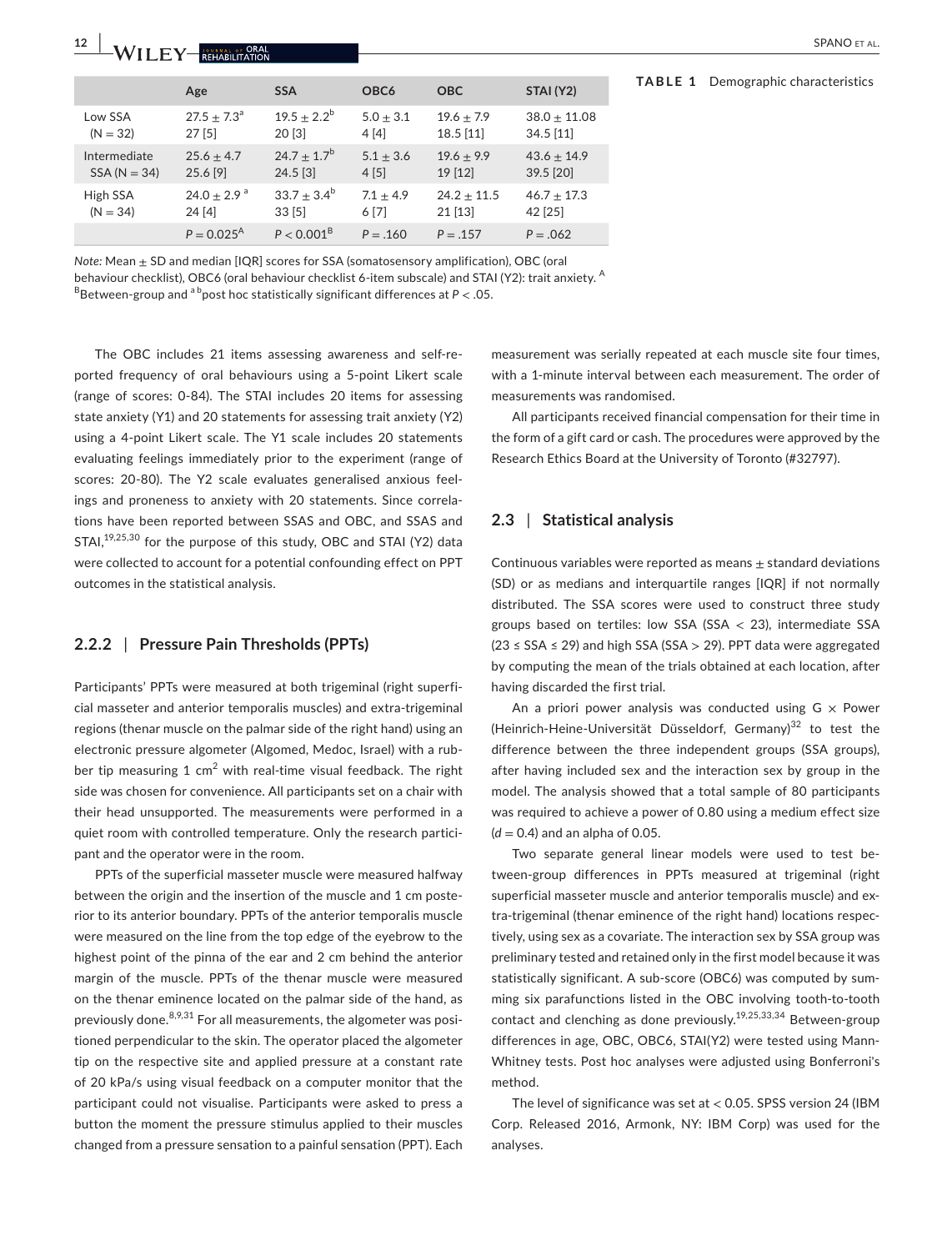**TABLE 2** Results from the general linear models

|                    | <b>PPT-RM</b>     | <b>PPT-RT</b>     | <b>PPT-RH</b>     |
|--------------------|-------------------|-------------------|-------------------|
| Group              | 0.999(0.372)      | 4.898 $(0.010)^A$ | 4.567 (0.013)     |
| Group $\times$ sex | 0.840(0.435)      | 0.147(0.863)      | $\qquad \qquad -$ |
| sex                | 5.556 $(0.021)^A$ | 0.910(0.434)      | 0.188(0.665)      |

*Note: F* values and (*P* values) are reported. PPT (pressure pain threshold), RM (right superficial masseter), RT (right anterior temporalis) and RH (thenar eminence of the right hand). Two separate models were constructed, one for trigeminal locations (PPT-RM and PPT-RT) and one for the extra-trigeminal location (PPT-RH). The interaction Group -sex was not included in the statistical model using PPT-RH as dependent variable. AStatistically significant at *P* < .05.



**FIGURE 1** Pressure pain thresholds (PPTs) measured at trigeminal locations. Mean PPTs measured at the right superficial masseter (black) and anterior temporalis (grey) in the low, intermediate, and high somatosensory amplification (SSA) groups. The error bars indicate standard deviations. Significant difference at \**P* < .05 and \*\**P* < .05

# **3** | **RESULTS**

No participant withdrew from the study. The low, intermediate and high SSA groups included 32 (23 F, 9 M), 34 (19 F, 15 M) and 34 (27 F, 7 M) subjects, respectively. The mean age  $\pm$  SD was 27.5  $\pm$  7.3, 25.6  $\pm$  4.7 and 24.0  $\pm$  2.9 years respectively. Demographic characteristics, SSA, OBC and STAI (Y2) data, and between-group comparisons for these measures are reported in Table 1. There were no between-groups differences in OBC6 (*P* = .160), OBC (*P* = .157) and STAI (Y2) (*P* = .062) scores.

PPTs measured at the right superficial masseter, anterior temporalis and thenar eminence are reported in Figures 1 and 2. Results from the general linear models are reported in Table 2. A significant effect of SSA on PPTs measured at the anterior temporalis ( $F = 4.898$ ,  $P = .010$ ) but

 **|** SPANO et al. **13**



**FIGURE 2** Pressure pain thresholds (PPTs) measured at extratrigeminal locations. Mean PPTs measured at the thenar eminence of the right hand in the low, intermediate, and high somatosensory amplification (SSA) groups. The error bars indicate standard deviations. Significant difference at \* *P* < .05

not on those measured at the superficial masseter (*F* = 0.999, *P* = .372) was found. PPTs measured at the anterior temporalis muscles were significantly lower in the high SSA (109.9  $\pm$  36.1 KPa) than the low (149.1 ± 52.2 KPa; *P* = .006) and the intermediate SSA (147.6 ± 41.8 KPa; *P* = .001) groups. No differences were found between the intermediate and low SSA groups ( $P = .999$ ). PPTs of the superficial masseter were  $102.3 \pm 35.1$  KPa,  $126.0 \pm 38.0$  KPa, and  $120.1 \pm 28.9$  KPa in the high, intermediate and low SSA group, respectively.

Females had lower PPTs at the masseter (109.0  $\pm$  35.1 KPa) than males (131.8  $\pm$  31.8 KPa;  $F = 5.556$ ,  $P = .021$ ) but not at the temporalis (females: 131.8 ± 49.7 KPa; males: 142.8 ± 39.8 KPa; *F* = 0.910,  $P = .343$ ).

PPTs measured at thenar eminence were affected by SSA (*F* = 4.567, *P* = .013). They were lower in the high (195.2 ± 56.1 KPa) than the low SSA group (245.9  $\pm$  72.3 KPa, P = .009). No differences were found between the low and the intermediate  $(226.5 \pm 65.8 \text{ KPa}, P = .769)$  SSA groups. PPTs measured at the thenar eminence were not affected by sex (females:  $219.2 \pm 69.1$  KPa; males: 230.7 226.5 ± 64.8 KPa; *F* = 0.188, *P* = .665).

# **4** | **DISCUSSION**

This study aimed to determine the impact of Somatosensory Amplification on PPTs measured at both trigeminal (anterior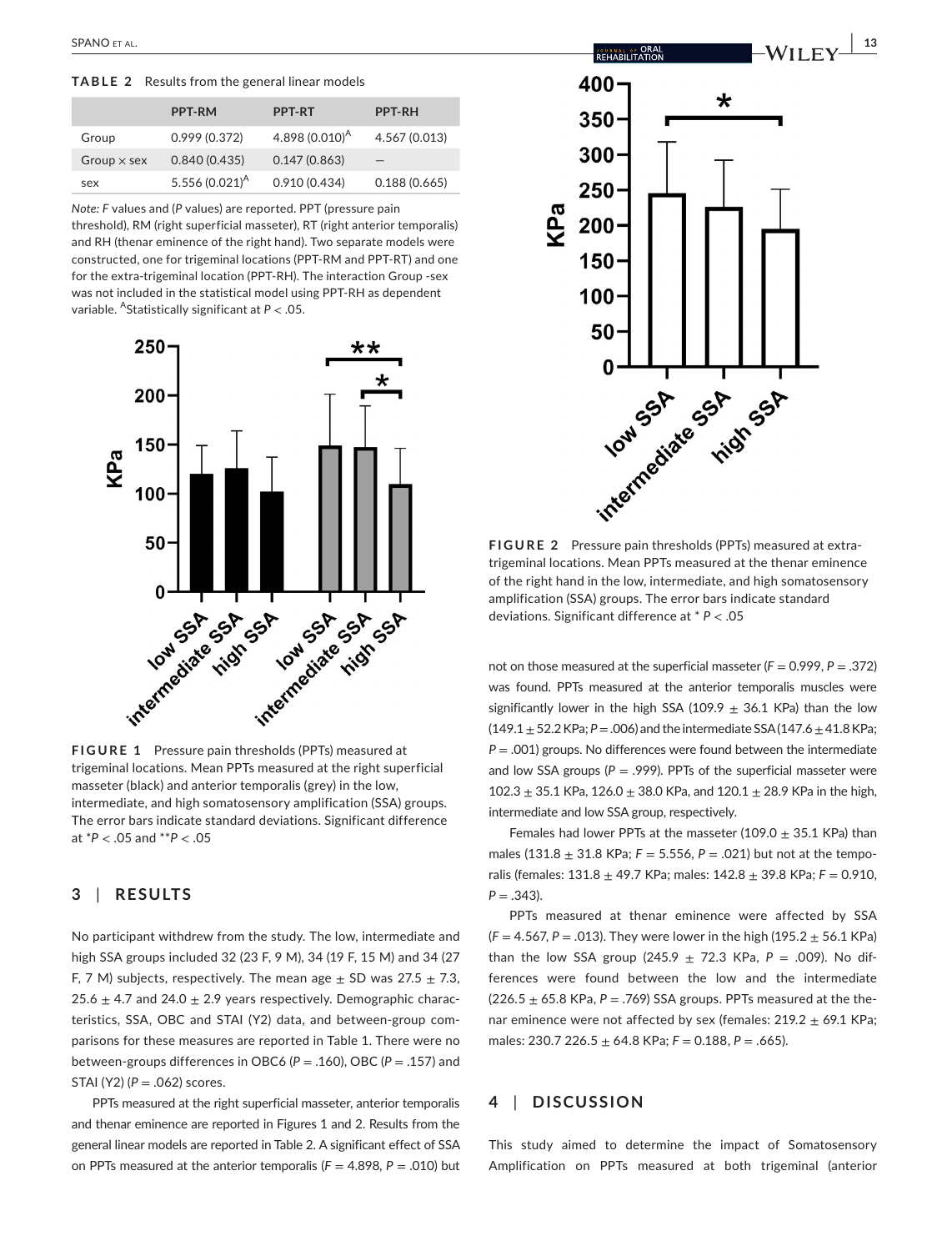**14 WII FY REHABILITATION** 

temporalis and superficial masseter) and extra-trigeminal (thenar eminence) locations in healthy pain-free individuals. PPTs were collected in a large research sample including male and female participants, using a previously published protocol.  $8,9,19$  Since PPTs have been reported to be different between males and females, $11,12$  sex was included as a covariate in the statistical models. The results of this study demonstrate that high SSA is associated with decreased PPTs measured at the anterior temporalis muscle and thenar eminence. PPTs in the participants with high SSA were approximately 35% lower than those measured in the other groups.

PPTs of the superficial masseter, anterior temporalis and thenar eminence were within normal ranges.<sup>6,16</sup> Although a significant between-group difference was found on PPTs measured at the anterior temporalis and thenar eminence, SSA did not influence significantly PPTs of the superficial masseter. This could be in part explained by the greater variation in PPT measurements at the superficial masseter than the anterior temporalis. Indeed, the coefficients of variation of PPTs measured at the superficial masseter of both the high and intermediate SSA groups were slightly greater than those measured at the anterior temporalis (high SSA: 34% vs 32%; intermediate SSA: 30% vs 28%).

Pressure algometry has been largely used to determine pain sensitivity to mechanical stimuli in clinical and research settings. Specifically, pressure pain thresholds (PPTs) have been commonly used to detect muscle tenderness and to study TMD.<sup>6,35</sup> Therefore, an accurate assessment of PPTs is of crucial importance in making a correct diagnosis and evaluating the response to treatment. To the best of our knowledge, this is the first study that has evaluated the effect of SSA on the PPTs of the muscles of mastication of healthy individuals. Studies have investigated the effect of an increased somatic awareness on PPTs measured at other body locations. Herbert et al found a significant correlation between pain vigilance,  $36$  which they measured using the Pain Vigilance and Awareness Questionnaire  $(PVAQ)$ ,  $37$  and PPTs measured at the knee and quadriceps of patients with knee osteoarthritis. Furthermore, they reported that pain hypervigilance was a predictor of temporal summation of heat pain, a marker of central sensitisation.<sup>36</sup> Grundtrom et al reported a significant correlation between pain sensitivity measured using the Pain Sensitivity Questionnaire (PSQ)<sup>38</sup> and PTTs measured at pelvic regions in patients with pelvic pain.<sup>39</sup>

Estimates of somatic awareness, such as SSA, are not commonly included as potential confounders in TMD research. Yet, individuals with self-reports of TMD pain had greater SSA scores than individuals without oro-facial pain complaints.<sup>25</sup> Similarly, Raphael et al reported higher SSA scores in individuals with chronic myofascial pain compared to controls.<sup>26</sup> Therefore, SSA may play an important role on TMD pain. However, the retrospective nature of these studies could not help in determining whether increased levels of SSA precede TMD pain or are the consequence of it. In a recent study, the potential role of SSA on pain sensitivity has also been examined with a longitudinal investigation. Individuals with high SSA scores submitted to a tonic painful stimulus lasting 5 days (orthodontic pain evoked by elastic separators) reported greater pain scores than individuals

with low SSA.<sup>19</sup> Of interest. Sharma et al showed that individuals with enhanced sensitivity to heat pain had elevated injury-associated risk of TMD pain compared to people with low sensitivity to heat pain.40 Therefore, measures of sensitivity to pain and SSA could help identify those individuals who may develop chronic pain.

For the purpose of this study, OBC and trait anxiety data were collected to account for potential confounders on PPT outcomes in the statistical analysis. In a previous investigation with a significant larger research sample (208 healthy individuals), a significant mild to moderate positive correlation was found between SSAS scores and each of OBC, OBC6 and trait anxiety.<sup>25</sup> However, in this study, significant between-groups differences in these measures were not found. Therefore, it is likely that SSA severity did not contribute to significant differences in the frequency of oral behaviours and trait anxiety in the current study.

The neurobiological mechanisms underlying SSA are minimally known. Self-reported SSA have been reported to be associated with long-latency potentials of auditory evoked related potentials, which suggests that SSA is related to cognitive processing.<sup>41</sup> Perez et al reported that SSA may be related to abnormal interactions across neural circuits mediating visceral-somatic perception, emotional processing/awareness and cognitive control.<sup>42</sup> They proposed a theoretical neural framework for SSA in somatoform illness. Specifically, key brain areas related to SSA may be the same brain regions related to negative expectation bias (anterior cingulate cortex, orbitofrontal cortex, insula, hippocampal formation and brainstem), negative attentional bias (anterior cingulate cortex, amygdala and dorsolateral prefrontal cortex) and pain catastrophising (anterior cingulate cortex, dorsolateral prefrontal cortex and insula).<sup>42</sup> However, the authors based their report on studies investigating somatoform disorders and it cannot be inferred whether this theoretical framework would apply to individuals without these conditions. Therefore, further studies should be designed to understand the neurobiological mechanisms of SSA.

Mechanical nociceptive stimuli in the masseter and temporalis muscles are transmitted by Aδ and C fibres through the third branch of the trigeminal nerve via the spinothalamic tract to the primary somatosensory cortex (S1). Top-down regulation from higher brain regions could facilitate or inhibit pain.<sup>43,44</sup> Therefore, it is possible that individuals with high SSA may present with reduced inhibition and/or increased facilitation of peripheral nociceptive inputs possibly due to a cognitive exacerbation of pain. The function of endogenous pain inhibitory pathways can be assessed in humans by condition pain modulation (CPM) paradigms.<sup>45</sup> In healthy individuals, PPTs of the muscles of mastication increase after the application of conditioning painful stimuli. Differently, conditioned pain modulation is impaired in patients with chronic TMD pain, which suggests dysfunctional endogenous pain modulation in these individuals.<sup>46,47</sup> Of interest, individuals with TMD pain have also increased  $SSA^{26}$  and present with structural abnormalities in the central nervous system (CNS) correlated with pain duration.43,48 Yet, whether increased SSA in healthy individuals could favour the onset of maladaptive nociplastic CNS changes in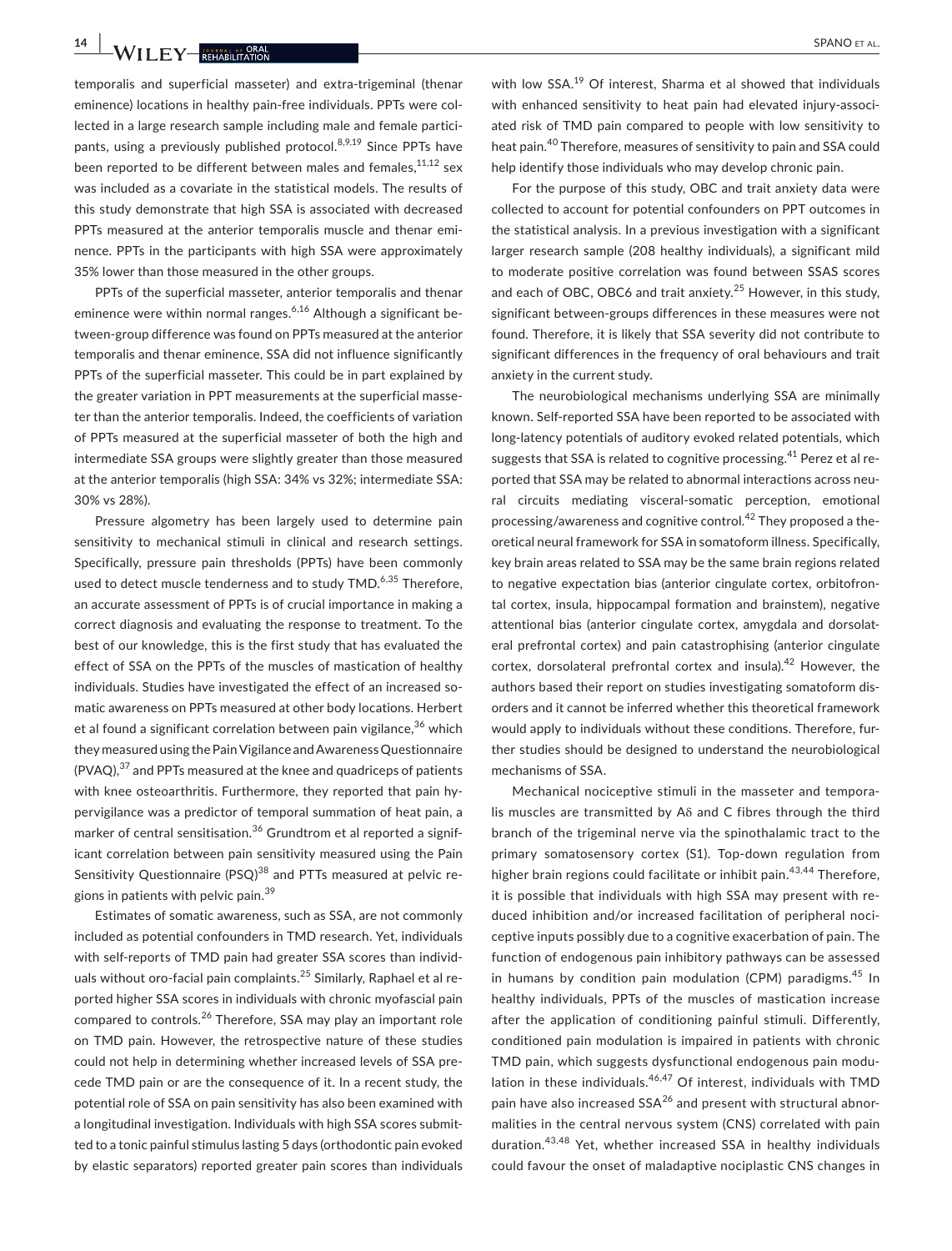the presence of prolonged trigeminal nociceptive stimuli (such as TMD) is currently unknown. Notably, results from the Orofacial Pain Prospective Evaluation and Risk Assessment (OPPERA) Study indicate that the degree of somatic awareness is a significant predictor of chronic TMD pain.<sup>49</sup> Therefore, further studies using conditioned pain modulation paradigms, QST and neuroimaging should be designed to study the impact of SSA on endogenous pain modulation and CNS structural changes observed in individuals with chronic TMD.

This study presents some limitations. First, the study sample included more females than male subjects. However, the statistical model accounted for the potential effect of sex, as it was included as a covariate in the statistical models, and the interaction sex by SSA group was preliminary tested. Second, participants' ethnicity was not included as a potential confounder in the statistical analysis, although it could have influenced PPTs.<sup>16</sup> This study was conducted in Toronto, Ontario, Canada, which is a multi-ethnic city. More than 20 different ethnicities were identified in the study sample. Therefore, correcting the analysis for this variable may have significantly affected the power of the study. There is evidence that SSA correlates with anxiety and with the self-reported frequency of oral behaviours.25 Therefore, it may be argued that these variables could have affected PPT measurements. However, results from the statistical analysis demonstrated that the three SSA groups did not differ for OBC, OBC6 and trait anxiety scores. Therefore, it is unlikely that the frequency of self-reported oral behaviours and trait anxiety had affected the results. Finally, the mean age of the low SSA group was slightly higher than the other groups by about 3 years. Differences in PPTs of the masticatory muscles were found between groups of individuals aged 20-30 and over 65 years old $^{14}$  or when subjects were clustered in groups of 10 years, $15$  and significant correlations between PPTs and age were found only in individuals above 65 years old.<sup>14</sup> Therefore, it is unlikely that the slight age difference between the two study groups affected the comparison of PPTs.

## **5** | **CONCLUSIONS**

Increased somatosensory amplification is associated with decreased pressure pain thresholds at both trigeminal and extra-trigeminal locations in healthy volunteers. Specifically, individuals with high somatosensory amplification show decreased pressure pain thresholds at the anterior temporalis muscle and the thenar eminence. Therefore, the degree of somatic awareness could be a potential confounder while diagnosing TMD—as it could potentially affect the response to masticatory muscle palpation—and evaluating treatment and research outcomes.

The neurological mechanisms underlying the impact of somatosensory amplification on sensory function remain elusive. It is possible that individuals with high somatosensory amplification may present with reduced inhibition and/or increased facilitation of peripheral nociceptive inputs possibly due to a cognitive exacerbation of pain. Behavioural and neuroimaging studies should be designed

to identify the neural pathways contributing to increased pain sensitivity in individuals with increased somatic awareness, and whether SSA could favour the onset of maladaptive CNS structural nociplastic changes reported in patients with chronic  $TMD<sup>43,48</sup>$ 

#### **ACKNOWLEDGEMENTS**

This study was supported by the American Association of Orthodontists Foundation (AAOF) through an Orthodontic Faculty Development Fellowship Award (Dr Iacopo Cioffi).

### **CONFLICT OF INTEREST**

The authors declare no conflict of interest.

### **AUTHOR CONTRIBUTIONS**

Valerie E. Spano contributed to the conception and design, data collection and analysis, interpretation of data and drafting of the paper. Tina V. Imbriglio contributed to the conception of the study, data collection, interpretation of data and revision of the manuscript. Ka Chun (Jeremy) Ho contributed to the review of the topic, data collection and revision of the manuscript. Jeffrey CF Chow contributed to the conception and design, data collection, interpretation of data and revision of the manuscript. Iacopo Cioffi contributed to conception and design, analysis and interpretation of data, and draft of the paper. All authors approved the final version of the manuscript.

#### **PEER REVIEW**

The peer review history for this article is available at [https://publo](https://publons.com/publon/10.1111/joor.13101) [ns.com/publon/10.1111/joor.13101.](https://publons.com/publon/10.1111/joor.13101)

# **ORCID**

*Iacopo Cioffi* <https://orcid.org/0000-0002-9708-6765>

#### **REFERENCES**

- 1. Slade GD, Ohrbach R, Greenspan JD, et al. Painful temporomandibular disorder: decade of discovery from OPPERA studies. *J Dent Res*. 2016;95:1084-1092.
- 2. Benoliel R, Sharav Y. Chronic orofacial pain. *Curr Pain Headache Rep*. 2010;14:33-40.
- 3. Benoliel R, Svensson P, Heir GM, et al Persistent orofacial muscle pain. *Oral Dis*. 2011;17:23-41.
- 4. Manfredini D, Guarda-Nardini L, Winocur E, Piccotti F, Ahlberg J, Lobbezoo F. Research diagnostic criteria for temporomandibular disorders: a systematic review of axis I epidemiologic findings. *Oral Surg Oral Med Oral Pathol Oral Radiol Endod*. 2011;112:453-462.
- 5. Schiffman E, Ohrbach R, Truelove E, et al. Diagnostic criteria for temporomandibular disorders (DC/TMD) for Clinical and research applications: recommendations of the International RDC/ TMD Consortium Network and Orofacial Pain Special Interest Groupdagger. *J Oral Facial Pain Headache*. 2014;28:6-27.
- 6. Ohrbach R, Gale EN. Pressure pain thresholds in normal muscles: reliability, measurement effects, and topographic differences. *Pain*. 1989;37:257-263.
- 7. Slade GD, Sanders AE, Ohrbach R, et al. Pressure pain thresholds fluctuate with, but do not usefully predict, the clinical course of painful temporomandibular disorder. *Pain*. 2014;155:2134-2143.
- 8. Cioffi I, Landino D, Donnarumma V, Castroflorio T, Lobbezoo F, Michelotti A. Frequency of daytime tooth clenching episodes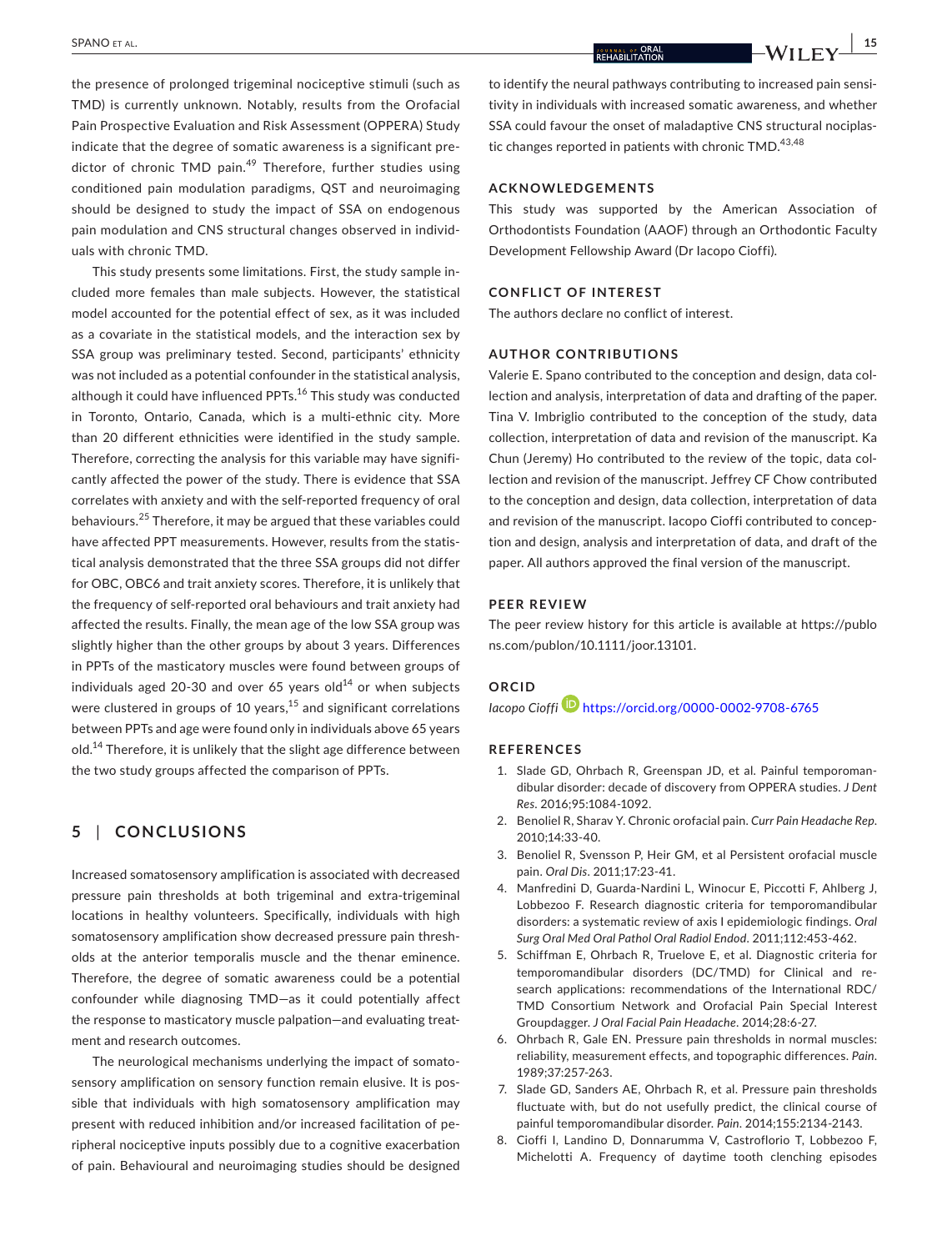**16 |**  SPANO et al.

in individuals affected by masticatory muscle pain and painfree controls during standardized ability tasks. *Clin Oral Invest*. 2017;21:1139-1148.

- 9. Cioffi I, Farella M, Festa P, Martina R, Palla S, Michelotti A. Shortterm sensorimotor effects of experimental occlusal interferences on the wake-time masseter muscle activity of females with masticatory muscle pain. *J Oral Facial Pain Headache*. 2015;29:331-339.
- 10. Komiyama O, Obara R, Iida T, et al. Influence of age and gender on trigeminal sensory function and magnetically evoked masseteric exteroceptive suppression reflex. *Arch Oral Biol*. 2012;57:995-1002.
- 11. Plesh O, Curtis DA, Hall LJ, Miller A. Gender difference in jaw pain induced by clenching. *J Oral Rehabil*. 1998;25:258-263.
- 12. Matos R, Wang K, Jensen JD, et al. Quantitative sensory testing in the trigeminal region: site and gender differences. *J Orofac Pain*. 2011;25:161-169.
- 13. Drobek W, Schoenaers J, De Laat A. Hormone-dependent fluctuations of pressure pain threshold and tactile threshold of the temporalis and masseter muscle. *J Oral Rehabil*. 2002;29:1042-1051.
- 14. Marini I, Bortolotti F, Bartolucci ML, Inelmen EM, Gatto MR, Bonetti GA. Aging effect on pressure pain thresholds of head and neck muscles. *Aging Clin Exp Res*. 2012;24:239-244.
- 15. Jensen R, Rasmussen BK, Pedersen B, Lous I, Olesen J. Cephalic muscle tenderness and pressure pain threshold in a general population. *Pain*. 1992;48:197-203.
- 16. Al-Harthy M, Ohrbach R, Michelotti A, List T. The effect of culture on pain sensitivity. *J Oral Rehabil*. 2016;43:81-88.
- 17. Yang G, Luo Y, Baad-Hansen L, et al. Ethnic differences in oro-facial somatosensory profiles-quantitative sensory testing in Chinese and Danes. *J Oral Rehabil*. 2013;40:844-853.
- 18. Michelotti A, Farella M, Tedesco A, Cimino R, Martina R. Changes in pressure-pain thresholds of the jaw muscles during a natural stressful condition in a group of symptom-free subjects. *J Orofac Pain*. 2000;14:279-285.
- 19. Cioffi I, Michelotti A, Perrotta S, Chiodini P, Ohrbach R. Effect of somatosensory amplification and trait anxiety on experimentally induced orthodontic pain. *Eur J Oral Sci*. 2016;124:127-134.
- 20. Bhalang K, Sigurdsson A, Slade GD, Maixner W. Associations among four modalities of experimental pain in women. *J Pain*. 2005;6:604-611.
- 21. Beck VJ, Farella M, Chandler NP, Kieser JA, Thomson WM. Factors associated with pain induced by orthodontic separators. *J Oral Rehabil*. 2014;41:282-288.
- 22. Barsky AJ, Goodson JD, Lane RS, Cleary PD. The amplification of somatic symptoms. *Psychosom Med*. 1988;50:510-519.
- 23. Kivrak Y, Kose-Ozlece H, Ustundag MF, Asoglu M. Pain perception: predictive value of sex, depression, anxiety, somatosensory amplification, obesity, and age. *Neuropsychiatr Dis Treat*. 2016;12:1913-1918.
- 24. Barsky AJ, Wyshak G, Klerman GL. The somatosensory amplification scale and its relationship to hypochondriasis. *J Psychiatr Res*. 1990;24:323-334.
- 25. Chow JC, Cioffi I. Effects of trait anxiety, somatosensory amplification, and facial pain on self-reported oral behaviors. *Clin Oral Invest*. 2019;23:1653-1661.
- 26. Raphael KG, Marbach JJ, Gallagher RM. Somatosensory amplification and affective inhibition are elevated in myofascial face pain. *Pain Med*. 2000;1:247-253.
- 27. Gonzalez YM, Schiffman E, Gordon SM, et al. Development of a brief and effective temporomandibular disorder pain screening questionnaire: reliability and validity. *J Am Dent Assoc*. 2011;142:1183-1191.
- 28. Markiewicz MR, Ohrbach R, McCall WD Jr. Oral behaviors checklist: reliability of performance in targeted waking-state behaviors. *J Orofac Pain*. 2006;20:306-316.
- 29. Spielberg CD, Gorsuch RL, Lushene RE. *Manual of the State-Trait Anxiety Inventory*. Palo Alto, CA: Consulting Psychologists Press; 1970.
- 30. Donnarumma V, Cioffi I, Michelotti A, Cimino R, Vollaro S, Amato M. Analysis of the reliability of the Italian version of the Oral Behaviours Checklist and the relationship between oral behaviours and trait anxiety in healthy individuals. *J Oral Rehabil*. 2018;45:317-322.
- 31. Cioffi I, Sobhani M, Tenenbaum HC, Howard A, Freeman BV, Thaut M. Modulation of jaw muscle motor response and wake-time parafunctional tooth clenching with music. *J Oral Facial Pain Headache*. 2018;32:167-177.
- 32. Faul F, Erdfelder E, Lang AG, Buchner A. G\*Power 3: a flexible statistical power analysis program for the social, behavioral, and biomedical sciences. *Behav Res Methods*. 2007;39:175-191.
- 33. Shah N, Melo L, Reid WD, Cioffi I. Masseter deoxygenation in adults at risk for temporomandibular disorders. *J Dent Res*. 2019;98:666-672.
- 34. Michelotti A, Cioffi I, Landino D, Galeone C, Farella M. Effects of experimental occlusal interferences in individuals reporting different levels of wake-time parafunctions. *J Orofac Pain*. 2012;26:168-175.
- 35. Ohrbach R, Gale EN. Pressure pain thresholds, clinical assessment, and differential diagnosis: reliability and validity in patients with myogenic pain. *Pain*. 1989;39:157-169.
- 36. Herbert MS, Goodin BR, Pero ST, et al. Pain hypervigilance is associated with greater clinical pain severity and enhanced experimental pain sensitivity among adults with symptomatic knee osteoarthritis. *Ann Behav Med*. 2014;48:50-60.
- 37. Roelofs J, Peters ML, McCracken L, Vlaeyen JW. The pain vigilance and awareness questionnaire (PVAQ): further psychometric evaluation in fibromyalgia and other chronic pain syndromes. *Pain*. 2003;101:299-306.
- 38. Ruscheweyh R, Marziniak M, Stumpenhorst F, Reinholz J, Knecht S. Pain sensitivity can be assessed by self-rating: development and validation of the Pain Sensitivity Questionnaire. *Pain*. 2009;146:65-74.
- 39. Grundström H, Larsson B, Arendt-Nielsen L, Gerdle B, Kjølhede P. Associations between pain thresholds for heat, cold and pressure, and Pain Sensitivity Questionnaire scores in healthy women and in women with persistent pelvic pain. *Eur J Pain*. 2019;23:1631-1639.
- 40. Sharma S, Ohrbach R, Fillingim RB, Greenspan JD, Slade G. Pain sensitivity modifies risk of injury-related temporomandibular disorder. *J Dent Res*. 2020;99:530-536.
- 41. Nakao M, Barsky AJ, Nishikitani M, Yano E, Murata K. Somatosensory amplification and its relationship to somatosensory, auditory, and visual evoked and event-related potentials (P300). *Neurosci Lett*. 2007;415:185-189.
- 42. Perez DL, Barsky AJ, Vago DR, Baslet G, Silbersweig DA. A neural circuit framework for somatosensory amplification in somatoform disorders. *J Neuropsychiatry Clin Neurosci*. 2015;27:e40-50.
- 43. Moayedi M, Hodaie M. Trigeminal nerve and white matter brain abnormalities in chronic orofacial pain disorders. *Pain Rep*. 2019;4:e755.
- 44. Davis KD, Moayedi M. Central mechanisms of pain revealed through functional and structural MRI. *J Neuroimmune Pharmacol*. 2013;8:518-534.
- 45. Lewis GN, Rice DA, McNair PJ. Conditioned pain modulation in populations with chronic pain: a systematic review and meta-analysis. *J Pain*. 2012;13:936-944.
- 46. Kothari SF, Baad-Hansen L, Oono Y, Svensson P. Somatosensory assessment and conditioned pain modulation in temporomandibular disorders pain patients. *Pain*. 2015;156:2545-2555.